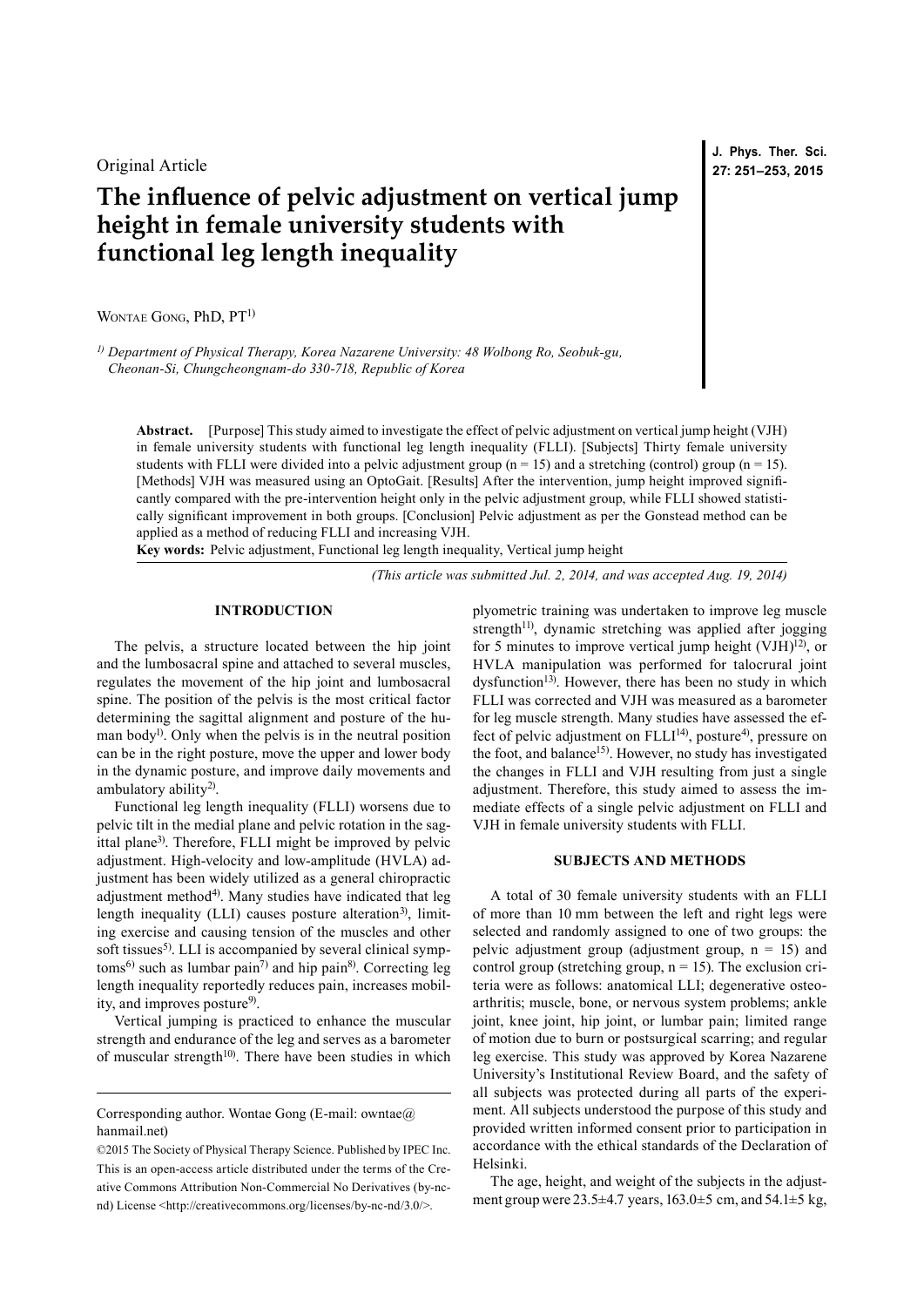while those in the stretching group were  $22.2\pm6.3$  years, 162.7±6 cm, and 53.1±6 kg, respectively. Gender was analyzed using the  $χ²$  test, while age, height, and weight were analyzed using the independent t-test. As these analyses detected no statistically significant differences (p>0.05), the two groups were deemed identical.

The pelvic adjustment performed in the adjustment group consisted of an HVLA technique administered in the prone posture in accordance with Gonstead's theory. Subjects were instructed to lie prone, their pelvic height was checked, and the posterior-inferior innominate bone was given an anterior-superior impact while the anteriorsuperior pelvis was given a posterior-inferior impact. When making these impacts, the therapist put one of his hands on top of the other, placed them on the posterior-superior iliac spine or the ischial spine, and then gave the impact using his own weight, gravity, and acceleration<sup>14)</sup>. This adjustment was performed 3–5 times by one skilled physical therapist with more than 10 years of clinical experience. The control group stretched the backbone erector, rectus abdominis, iliac muscle, psoas major, quadriceps muscle, leg adductor, and quadratus lumborum adjacent to the pelvis in order to resolve muscular imbalance that could further the pelvic imbalance. In the process, the therapist assisted the subjects in performing additional height training for each muscle and maintaining each posture at the maximum height for 10–15 seconds. The subjects then resumed the initial posture, rested for 5 seconds, and repeated the stretching one more time. Stretching was done three times per posture for a total of 15 minutes<sup>[4](#page-2-3))</sup>.

For leg length measurement, subjects lay straight on a bed, and the tape measure method (TMM) was used to measure the leg from the anterior superior iliac spine (ASIS) to the medial malleolus. Beattie et al. reported that LLI as measured by the TMM did not show a significant difference from radiological findings. We were therefore confident in the reliability of using the TMM for measuring leg length<sup>16)</sup>. The measurement started from the ASIS so that pelvic bone-related problems such as pelvic tilt and pelvic asymmetry could be included.

We used an OptoGait (Microgate Srl, Bolzano, Italy), a system for optical detection, to analyze ambulation and measure VJH. On its signal-sending bar, there are 96 LEDs that communicate via an infrared frequency. The signalreceiving bar has an identical number of LEDs. We installed the signal-sending and signal-receiving bars of the OptoGait one meter apart on a flat surface. When a subject performs a vertical jump between the bars, the bars calculate the time at which the subject touches the floor or stays in the air and communicates this information by sending and receiving 1,000 signals per second, generating accurate data. Based on this basic data, the OptoGait software calculates the precise VJH.

Leg length and VJH were measured before and after the intervention. The measured data were analyzed using the statistics program SPSS 12.0 KO (SPSS, Chicago, IL, USA), and the collected data are presented as averages and standard deviations. The significance of pre- and post-intervention differences was tested using the paired t-test, and

**Table 1.** Comparison of the Pre- and post-intervention data for VJH and FLLI in each group (mean±SD) (Unit: VJHcm, FLLI-mm)

| Category | Group             | Pre-<br>intervention | Post-<br>intervention |
|----------|-------------------|----------------------|-----------------------|
| VJH      | Adjustment group* | $23.7\pm 6.1$        | $27.3 \pm 4.9$        |
|          | Stretching group  | $24.5 \pm 8.2$       | $25.0 \pm 7.0$        |
| FLLI     | Adjustment group* | $13.4 \pm 1.2$       | $5.1 \pm 1.3$         |
|          | Stretching group* | $13.3 \pm 1.2$       | $11.1 \pm 2.2$        |

\* p<0.05. VJH: vertical jump height, FLLI: functional leg length inequality

**Table 2.** Comparison of VJH and FLLI between the adjustment group and stretching group (mean±SD) (Unit: VJH-cm, FLLI-mm)

|                       |                    | Adjustment     | Stretching     |
|-----------------------|--------------------|----------------|----------------|
|                       | Category           | group          | group          |
|                       | VJH                | $23.7\pm 6.1$  | $24.5 \pm 8.2$ |
| Pre-intervention      | FLLI               | $13.4 \pm 1.2$ | $13.3 \pm 1.2$ |
|                       | VJH                | $27.3 \pm 4.9$ | $25.0 \pm 7.0$ |
| Post-intervention     | $FLI$ <sup>*</sup> | $5.1 \pm 1.3$  | $11.1 \pm 2.2$ |
| Change between pre-   | VJH*               | $3.5 \pm 4.5$  | $0.4 \pm 4.1$  |
| and post-intervention | FLLI*              | $8.2 \pm 1.7$  | $2.3 \pm 2.6$  |

\* p<0.05. VJH: vertical jump height, FLLI: functional leg length inequality

the significance of between-group differences was tested using the independent t-test. The p-value  $\alpha$  was set at 0.05.

### **RESULTS**

In the pre- and post-intervention comparison, VJH improved significantly only in the adjustment group, while FLLI improved significantly in both the adjustment group and the stretching group  $(p<0.05)$  (Table 1). When comparing the pre-intervention data, post-intervention data, and changes between the pre- and post-intervention data, VJH showed statistical significance only for the changes between the pre-and post-intervention data, while FLLI showed statistical significance for post-intervention data and changes between the pre- and post-intervention data (p<0.05) (Table 2).

### **DISCUSSION**

The pelvis supports the abdomen, connects the spine and legs, and is involved in transferring weight from the spine to the legs when a person stands up, maintaining a straight posture and enabling smooth arm movements $17$ ). Due to their erect ambulation, human beings are exposed to gravity and can thus be subject to a malalignment of the pelvis and legs affecting posture, ambulatory pattern, and balance. LLI is easily observed clinically and causes functional disturbance of normal biomechanics<sup>18)</sup>.

Winter and Pinto reported that pelvic obliquity is caused by LLI<sup>19</sup>, and Mccaw and Bates explained the relation be-